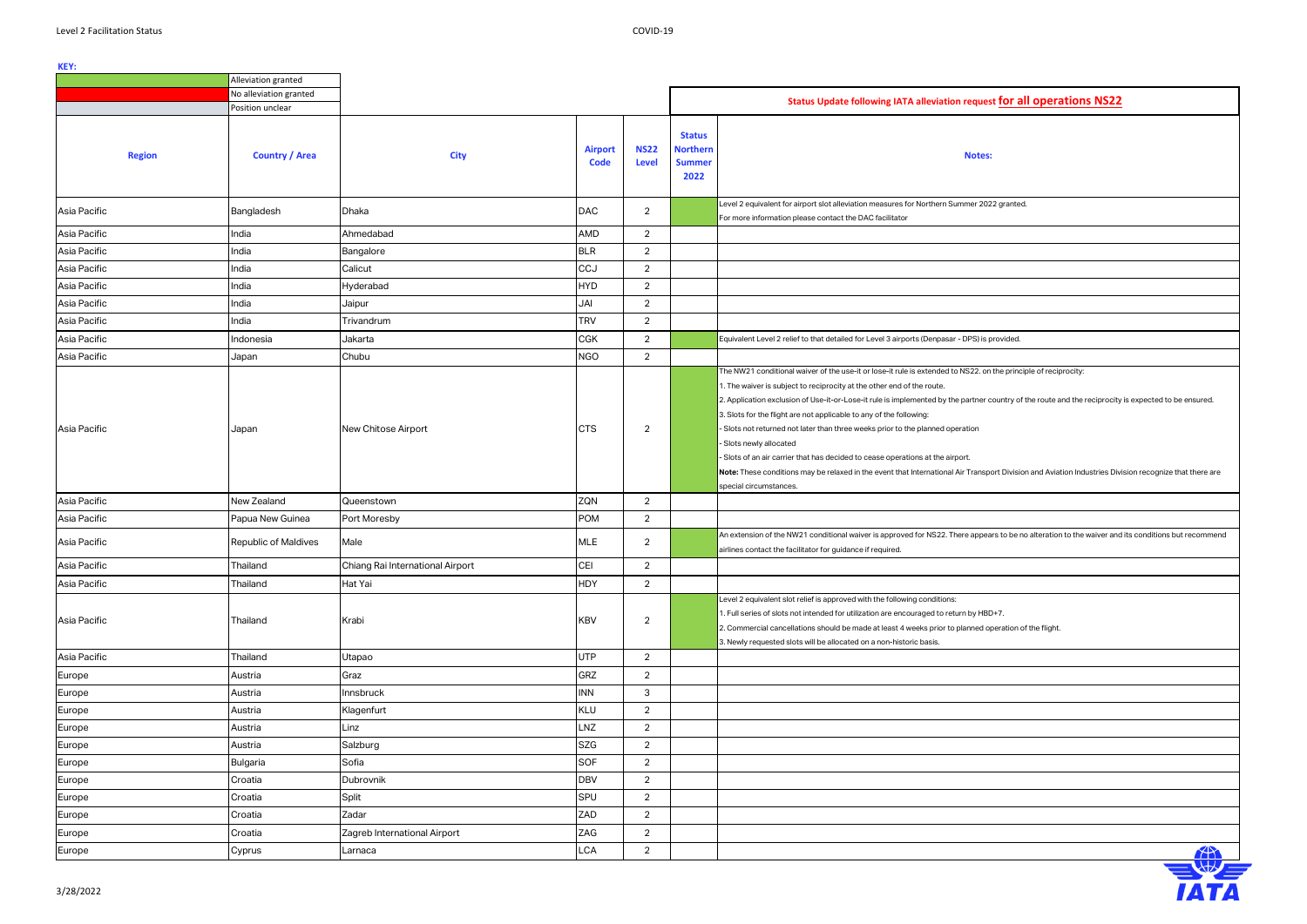|               | Alleviation granted    |                         |                               |                             |                                                           |                                                                          |
|---------------|------------------------|-------------------------|-------------------------------|-----------------------------|-----------------------------------------------------------|--------------------------------------------------------------------------|
|               | No alleviation granted |                         |                               |                             |                                                           | Status Update following IATA alleviation request for all operations NS22 |
|               | Position unclear       |                         |                               |                             |                                                           |                                                                          |
| <b>Region</b> | <b>Country / Area</b>  | <b>City</b>             | <b>Airport</b><br><b>Code</b> | <b>NS22</b><br><b>Level</b> | <b>Status</b><br><b>Northern</b><br><b>Summer</b><br>2022 | <b>Notes:</b>                                                            |
| Europe        | Cyprus                 | Paphos                  | PFO                           | $\overline{2}$              |                                                           |                                                                          |
| Europe        | Faroe Islands          | Vágar                   | FAE                           | $\overline{2}$              |                                                           |                                                                          |
| Europe        | France                 | Lyon                    | <b>LYS</b>                    | $\overline{2}$              |                                                           |                                                                          |
| Europe        | France                 | Nantes                  | <b>NTE</b>                    | $\overline{2}$              |                                                           |                                                                          |
| Europe        | Germany                | <b>Bremen</b>           | <b>BRE</b>                    | $\overline{2}$              |                                                           |                                                                          |
| Europe        | Germany                | Cologne                 | <b>CGN</b>                    | $\overline{2}$              |                                                           |                                                                          |
| Europe        | Germany                | Dresden                 | <b>DRS</b>                    | $\overline{2}$              |                                                           |                                                                          |
| Europe        | Germany                | Erfut                   | <b>ERF</b>                    | $\overline{2}$              |                                                           |                                                                          |
| Europe        | Germany                | Leipzig                 | LEJ                           | $\overline{2}$              |                                                           |                                                                          |
| Europe        | Germany                | Muenster                | <b>FMO</b>                    | $\overline{2}$              |                                                           |                                                                          |
| Europe        | Germany                | Nuremberg               | <b>NUE</b>                    | $\overline{2}$              |                                                           |                                                                          |
| Europe        | Germany                | Saarbruecken            | <b>SCN</b>                    | $\overline{2}$              |                                                           |                                                                          |
| Europe        | Greece                 | Lemnos                  | <b>LXS</b>                    | $\overline{2}$              |                                                           |                                                                          |
| Europe        | Greece                 | <b>Skiathos</b>         | <b>JSI</b>                    | $\overline{2}$              |                                                           |                                                                          |
| Europe        | Greece                 | Thessalonika            | <b>SKG</b>                    | $\overline{2}$              |                                                           |                                                                          |
| Europe        | Hungary                | <b>Budapest</b>         | <b>BUD</b>                    | $\overline{2}$              |                                                           |                                                                          |
| Europe        | Israel                 | Eilat                   | <b>ETM</b>                    | $\overline{2}$              |                                                           |                                                                          |
| Europe        | Italy                  | Bologna                 | <b>BLQ</b>                    | $\overline{2}$              |                                                           |                                                                          |
| Europe        | Italy                  | Lamezia Terme           | <b>SUF</b>                    | $\overline{2}$              |                                                           |                                                                          |
| Europe        | Italy                  | Pisa                    | <b>PSA</b>                    | $\overline{2}$              |                                                           |                                                                          |
| Europe        | Italy                  | Rimini Federico Fellini | RMI                           | $\overline{2}$              |                                                           |                                                                          |
| Europe        | Italy                  | Verona                  | <b>VRN</b>                    | $\overline{2}$              |                                                           |                                                                          |
| Europe        | Kosovo                 | Pristina                | <b>PRN</b>                    | $\overline{2}$              |                                                           |                                                                          |
| Europe        | Lithuania              | Vilnius                 | VNO                           | $\overline{2}$              |                                                           |                                                                          |
| Europe        | Luxembourg             | Luxembourg              | LUX                           | $\overline{2}$              |                                                           |                                                                          |
| Europe        | Malta                  | Luqa                    | MLA                           | $\overline{2}$              |                                                           |                                                                          |
| Europe        | Northern Macedonia     | Skopje                  | <b>SKP</b>                    | $\overline{2}$              |                                                           |                                                                          |
| Europe        | Norway                 | Ålesund                 | <b>AES</b>                    | $\overline{2}$              |                                                           |                                                                          |
| Europe        | Norway                 | Alta                    | <b>ALF</b>                    | $\overline{2}$              |                                                           |                                                                          |
| Europe        | Norway                 | Bodø                    | <b>BOO</b>                    | $\overline{2}$              |                                                           |                                                                          |
| Europe        | Norway                 | Harstad-Narvik          | <b>EVE</b>                    | $\overline{2}$              |                                                           |                                                                          |
| Europe        | Norway                 | Haugesund               | HAU                           | $\overline{2}$              |                                                           |                                                                          |
| Europe        | Norway                 | Kirkenes                | <b>KKN</b>                    | $\overline{2}$              |                                                           |                                                                          |
| Europe        | Norway                 | Kristiansund            | <b>KSU</b>                    | $\overline{2}$              |                                                           |                                                                          |
| Europe        | Norway                 | Kristiandsand           | <b>KRS</b>                    | $\overline{2}$              |                                                           |                                                                          |
| Europe        | Norway                 | Molde                   | MOL                           | $\overline{2}$              |                                                           |                                                                          |

| t for all operations NS22 |  |  |  |  |  |
|---------------------------|--|--|--|--|--|
|                           |  |  |  |  |  |
|                           |  |  |  |  |  |
|                           |  |  |  |  |  |
|                           |  |  |  |  |  |
|                           |  |  |  |  |  |
|                           |  |  |  |  |  |
|                           |  |  |  |  |  |
|                           |  |  |  |  |  |
|                           |  |  |  |  |  |
|                           |  |  |  |  |  |
|                           |  |  |  |  |  |
|                           |  |  |  |  |  |
|                           |  |  |  |  |  |
|                           |  |  |  |  |  |
|                           |  |  |  |  |  |
|                           |  |  |  |  |  |
|                           |  |  |  |  |  |
|                           |  |  |  |  |  |
|                           |  |  |  |  |  |
|                           |  |  |  |  |  |
|                           |  |  |  |  |  |
|                           |  |  |  |  |  |
|                           |  |  |  |  |  |
|                           |  |  |  |  |  |
|                           |  |  |  |  |  |
|                           |  |  |  |  |  |
|                           |  |  |  |  |  |
|                           |  |  |  |  |  |
|                           |  |  |  |  |  |
|                           |  |  |  |  |  |

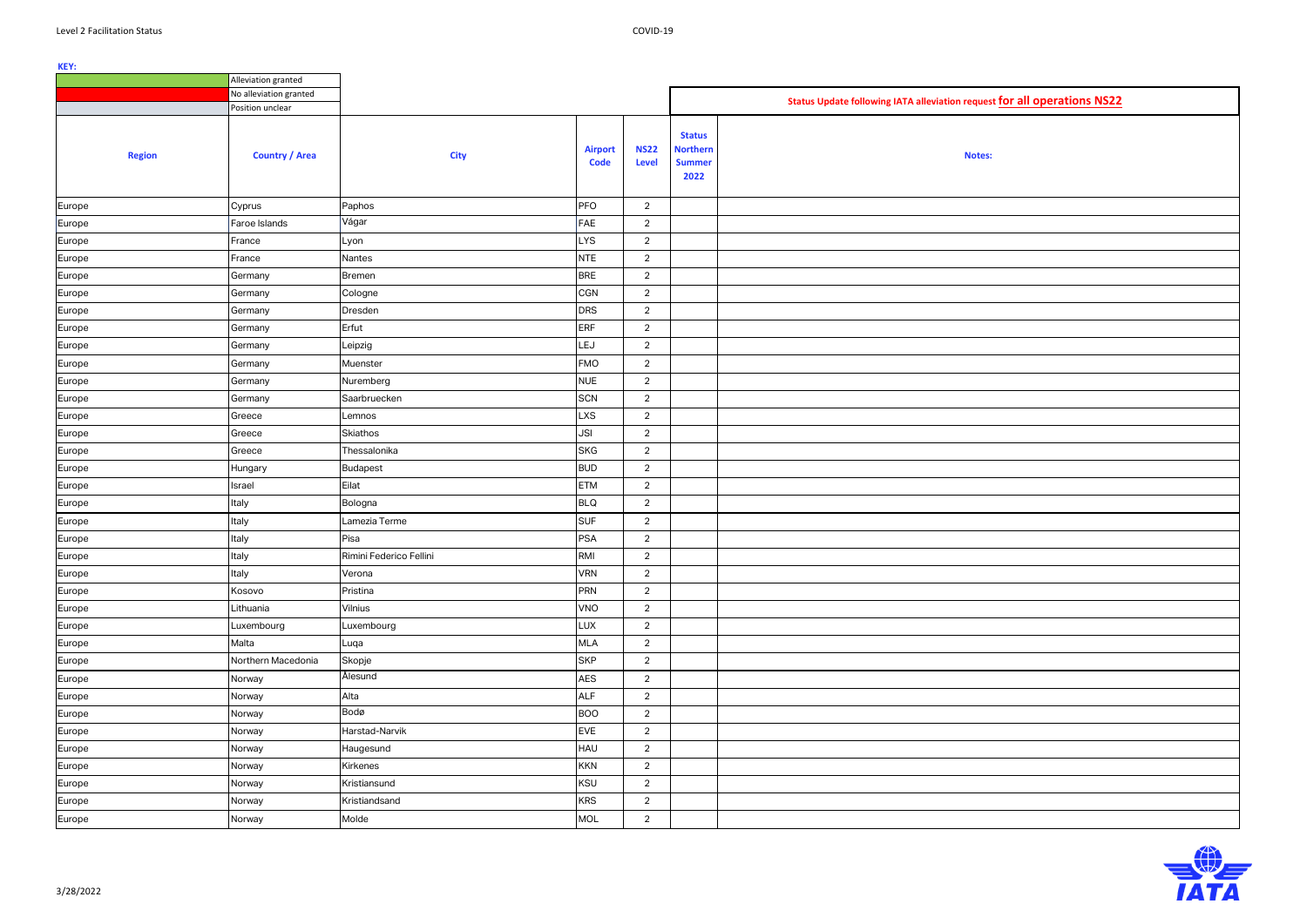|               | Alleviation granted                    |                        |                               |                             |                                                           |                                                                                                                                                                                                                                                                                                                                                                                                                                                                                                                                                                                                                                                                                            |  |  |  |  |
|---------------|----------------------------------------|------------------------|-------------------------------|-----------------------------|-----------------------------------------------------------|--------------------------------------------------------------------------------------------------------------------------------------------------------------------------------------------------------------------------------------------------------------------------------------------------------------------------------------------------------------------------------------------------------------------------------------------------------------------------------------------------------------------------------------------------------------------------------------------------------------------------------------------------------------------------------------------|--|--|--|--|
|               | No alleviation granted                 |                        |                               |                             |                                                           | Status Update following IATA alleviation request for all operations NS22                                                                                                                                                                                                                                                                                                                                                                                                                                                                                                                                                                                                                   |  |  |  |  |
|               | Position unclear                       |                        |                               |                             |                                                           |                                                                                                                                                                                                                                                                                                                                                                                                                                                                                                                                                                                                                                                                                            |  |  |  |  |
| <b>Region</b> | <b>Country / Area</b>                  | <b>City</b>            | <b>Airport</b><br><b>Code</b> | <b>NS22</b><br><b>Level</b> | <b>Status</b><br><b>Northern</b><br><b>Summer</b><br>2022 | <b>Notes:</b>                                                                                                                                                                                                                                                                                                                                                                                                                                                                                                                                                                                                                                                                              |  |  |  |  |
| Europe        | Norway/Svalbard & Jan<br>Mayen Islands | Svalbard               | LYR                           | $\overline{2}$              |                                                           | Following the "partially restricted markets" principles of the Worldwide Airport Slot Board (WASB) recommendation for airport slot alleviation measures<br>for Northern Summer 2022.<br>For more information please contact coordinator and see link to WASB recommendation.                                                                                                                                                                                                                                                                                                                                                                                                               |  |  |  |  |
| Europe        | Portugal                               | Ponta Delgada          | <b>PDL</b>                    | $\overline{2}$              |                                                           |                                                                                                                                                                                                                                                                                                                                                                                                                                                                                                                                                                                                                                                                                            |  |  |  |  |
| Europe        | Russian Federation                     | Moscow-Domodedovo      | <b>DME</b>                    | $\overline{2}$              |                                                           |                                                                                                                                                                                                                                                                                                                                                                                                                                                                                                                                                                                                                                                                                            |  |  |  |  |
| Europe        | Russian Federation                     | St. Petersburg         | LED                           | $\overline{2}$              |                                                           |                                                                                                                                                                                                                                                                                                                                                                                                                                                                                                                                                                                                                                                                                            |  |  |  |  |
| Europe        | Slovakia                               | Bratislava             | <b>BTS</b>                    | $\overline{2}$              |                                                           |                                                                                                                                                                                                                                                                                                                                                                                                                                                                                                                                                                                                                                                                                            |  |  |  |  |
| Europe        | Slovenia                               | Ljubljana              | LJU                           | $\overline{2}$              |                                                           |                                                                                                                                                                                                                                                                                                                                                                                                                                                                                                                                                                                                                                                                                            |  |  |  |  |
| Europe        | Spain                                  | Almeria                | LEI                           | $\overline{2}$              |                                                           |                                                                                                                                                                                                                                                                                                                                                                                                                                                                                                                                                                                                                                                                                            |  |  |  |  |
| Europe        | Spain                                  | Asturias               | <b>OVD</b>                    | $\overline{2}$              |                                                           |                                                                                                                                                                                                                                                                                                                                                                                                                                                                                                                                                                                                                                                                                            |  |  |  |  |
| Europe        | Spain                                  | Corvera                | RMU                           | $\overline{2}$              |                                                           |                                                                                                                                                                                                                                                                                                                                                                                                                                                                                                                                                                                                                                                                                            |  |  |  |  |
| Europe        | Spain                                  | Gerona                 | <b>GRO</b>                    | $\overline{2}$              |                                                           |                                                                                                                                                                                                                                                                                                                                                                                                                                                                                                                                                                                                                                                                                            |  |  |  |  |
| Europe        | Spain                                  | Granada                | <b>GRX</b>                    | $\overline{2}$              |                                                           |                                                                                                                                                                                                                                                                                                                                                                                                                                                                                                                                                                                                                                                                                            |  |  |  |  |
| Europe        | Spain                                  | Jerez                  | <b>XRY</b>                    | $\overline{2}$              |                                                           |                                                                                                                                                                                                                                                                                                                                                                                                                                                                                                                                                                                                                                                                                            |  |  |  |  |
| Europe        | Spain                                  | La Coruna              | LCG                           | $\overline{2}$              |                                                           |                                                                                                                                                                                                                                                                                                                                                                                                                                                                                                                                                                                                                                                                                            |  |  |  |  |
| Europe        | Spain                                  | La Palma               | <b>SPC</b>                    | $\overline{2}$              |                                                           |                                                                                                                                                                                                                                                                                                                                                                                                                                                                                                                                                                                                                                                                                            |  |  |  |  |
| Europe        | Spain                                  | Pamplona               | <b>PNA</b>                    | $\overline{2}$              |                                                           |                                                                                                                                                                                                                                                                                                                                                                                                                                                                                                                                                                                                                                                                                            |  |  |  |  |
| Europe        | Spain                                  | Reus                   | <b>REU</b>                    | $\overline{2}$              |                                                           |                                                                                                                                                                                                                                                                                                                                                                                                                                                                                                                                                                                                                                                                                            |  |  |  |  |
| Europe        | Spain                                  | San Sebastian          | EAS                           | $\overline{2}$              |                                                           |                                                                                                                                                                                                                                                                                                                                                                                                                                                                                                                                                                                                                                                                                            |  |  |  |  |
| Europe        | Spain                                  | Santander              | <b>SDR</b>                    | $\overline{2}$              |                                                           |                                                                                                                                                                                                                                                                                                                                                                                                                                                                                                                                                                                                                                                                                            |  |  |  |  |
| Europe        | Spain                                  | Seville                | <b>SVQ</b>                    | $\overline{2}$              |                                                           |                                                                                                                                                                                                                                                                                                                                                                                                                                                                                                                                                                                                                                                                                            |  |  |  |  |
| Europe        | Spain                                  | Tenerife - Norte       | <b>TFN</b>                    | $\overline{2}$              |                                                           |                                                                                                                                                                                                                                                                                                                                                                                                                                                                                                                                                                                                                                                                                            |  |  |  |  |
| Europe        | Sweden                                 | Ängelholm Helsingborg  | AGH                           | $\overline{2}$              |                                                           |                                                                                                                                                                                                                                                                                                                                                                                                                                                                                                                                                                                                                                                                                            |  |  |  |  |
| Europe        | Sweden                                 | Åre Östersund          | OSD                           | $\overline{2}$              |                                                           |                                                                                                                                                                                                                                                                                                                                                                                                                                                                                                                                                                                                                                                                                            |  |  |  |  |
| Europe        | Sweden                                 | Kiruna                 | <b>KRN</b>                    | $\overline{2}$              |                                                           |                                                                                                                                                                                                                                                                                                                                                                                                                                                                                                                                                                                                                                                                                            |  |  |  |  |
| Europe        | Sweden                                 | Ronneby Airport        | <b>RNB</b>                    | $\overline{2}$              |                                                           |                                                                                                                                                                                                                                                                                                                                                                                                                                                                                                                                                                                                                                                                                            |  |  |  |  |
| Europe        | Sweden                                 | Visby Airport Swedavia | <b>VBY</b>                    | $\overline{2}$              |                                                           |                                                                                                                                                                                                                                                                                                                                                                                                                                                                                                                                                                                                                                                                                            |  |  |  |  |
| Europe        | Turkey                                 | Ankara                 | <b>ESB</b>                    | $\overline{2}$              |                                                           | Slot use relief granted for Northern Summer 2022 on the principle of reciprocity:<br>In order to maintain sustainability for each industry partner and to discourage intentional non-use of slots, the following conditions shall apply:<br>1. Within the scope of ensuring reciprocity, application of exclusion of "Use It or Lose It (U/L)" rule is expected to be implemented by the partner country<br>of the route as well.                                                                                                                                                                                                                                                          |  |  |  |  |
| Europe        | Turkey                                 | Ataturk                | <b>ISL</b>                    | $\overline{2}$              |                                                           | 2. Only slots, which were granted historic rights from S21 and were reallocated for S22, shall be granted a waiver from non-use and be eligible to be<br>granted historic rights at the end of S22 season.<br>3. Airlines should cancel slots subject to the waiver, which they do not intend to use as soon as is practical and not later than two weeks before the date<br>of operation in order for that slot to be considered as operated. Coordinator shall consider the event that regulation decisions of the governments<br>(excluding the government advisories), such as closure of borders or prevention all but essential travel, prevents a planned flight from operating and |  |  |  |  |
| Europe        | Turkey                                 | <b>Bodrum</b>          | <b>BJV</b>                    | $\overline{2}$              |                                                           | shall decide based on a carrier's justification whether a given cancelation made within this 2-weeks deadline should actually be considered as operated<br>or not.<br>4. Slots newly allocated and operated as a series in S22 may be considered for historic status only if they meet the slot utilisation rate requirement<br>stated below for S22 and if their availability was not resulting from cancelations of the air carriers benefiting from the waiver and the carrier concerned                                                                                                                                                                                                |  |  |  |  |

| est for all operations NS22                                                                                                                                             |  |  |  |  |  |
|-------------------------------------------------------------------------------------------------------------------------------------------------------------------------|--|--|--|--|--|
|                                                                                                                                                                         |  |  |  |  |  |
| lS:                                                                                                                                                                     |  |  |  |  |  |
|                                                                                                                                                                         |  |  |  |  |  |
|                                                                                                                                                                         |  |  |  |  |  |
| rt Slot Board (WASB) recommendation for airport slot alleviation measures                                                                                               |  |  |  |  |  |
| mendation.                                                                                                                                                              |  |  |  |  |  |
|                                                                                                                                                                         |  |  |  |  |  |
|                                                                                                                                                                         |  |  |  |  |  |
|                                                                                                                                                                         |  |  |  |  |  |
|                                                                                                                                                                         |  |  |  |  |  |
|                                                                                                                                                                         |  |  |  |  |  |
|                                                                                                                                                                         |  |  |  |  |  |
|                                                                                                                                                                         |  |  |  |  |  |
|                                                                                                                                                                         |  |  |  |  |  |
|                                                                                                                                                                         |  |  |  |  |  |
|                                                                                                                                                                         |  |  |  |  |  |
|                                                                                                                                                                         |  |  |  |  |  |
|                                                                                                                                                                         |  |  |  |  |  |
|                                                                                                                                                                         |  |  |  |  |  |
|                                                                                                                                                                         |  |  |  |  |  |
|                                                                                                                                                                         |  |  |  |  |  |
|                                                                                                                                                                         |  |  |  |  |  |
|                                                                                                                                                                         |  |  |  |  |  |
|                                                                                                                                                                         |  |  |  |  |  |
|                                                                                                                                                                         |  |  |  |  |  |
|                                                                                                                                                                         |  |  |  |  |  |
|                                                                                                                                                                         |  |  |  |  |  |
| city <sup>.</sup><br>intentional non-use of slots, the following conditions shall apply:<br>or Lose It (U/L)" rule is expected to be implemented by the partner country |  |  |  |  |  |
| d for S22, shall be granted a waiver from non-use and be eligible to be                                                                                                 |  |  |  |  |  |

or historic status only if they meet the slot utilisation rate requirement s of the air carriers benefiting from the waiver and the carrier concerned

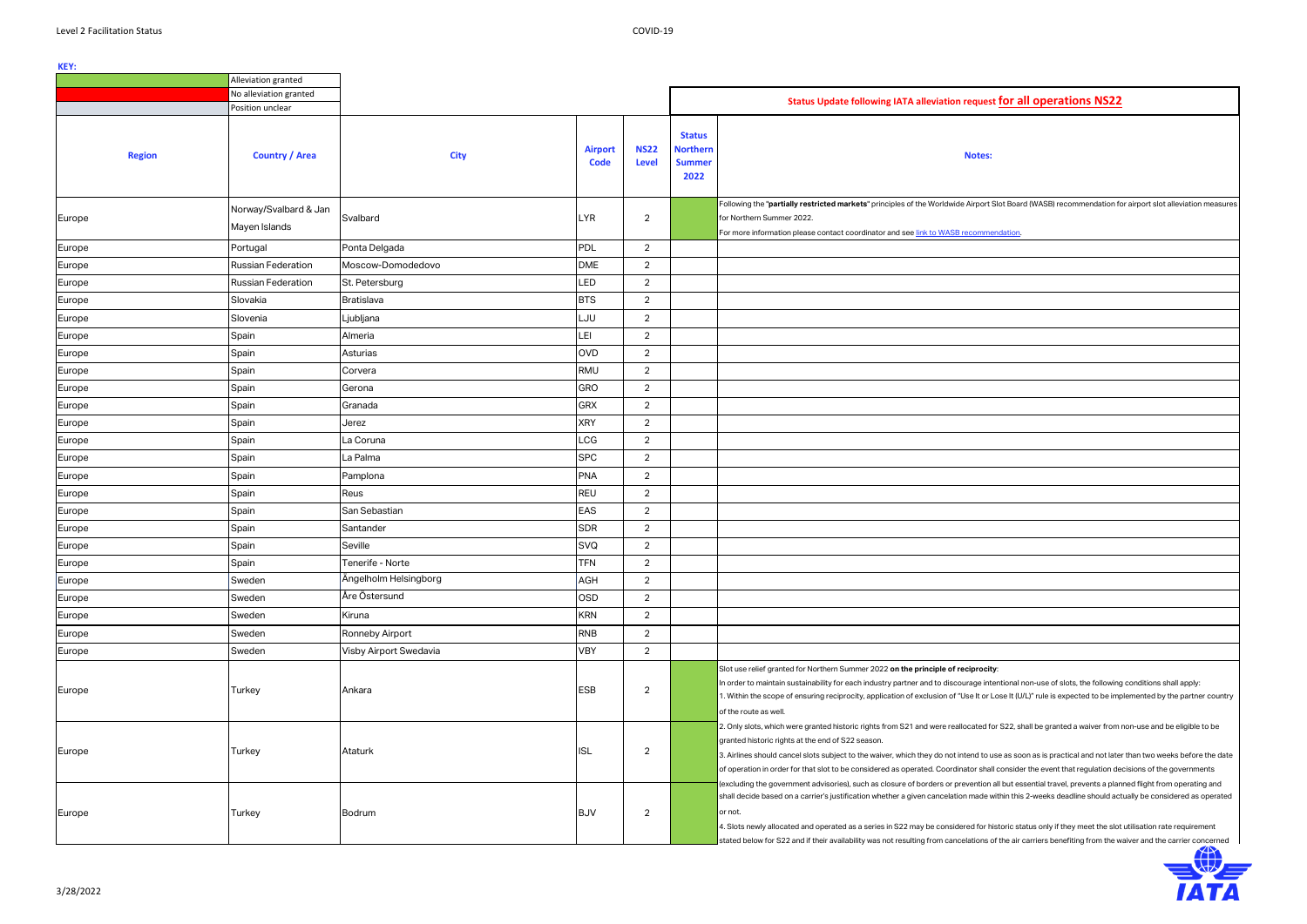## **Notes:**



|                        | Alleviation granted    |                               |                               |                             |                                                           |                                                                                                                                                                                                                                                                                                                                                                                                                         |
|------------------------|------------------------|-------------------------------|-------------------------------|-----------------------------|-----------------------------------------------------------|-------------------------------------------------------------------------------------------------------------------------------------------------------------------------------------------------------------------------------------------------------------------------------------------------------------------------------------------------------------------------------------------------------------------------|
|                        | No alleviation granted |                               |                               |                             |                                                           | Status Update following IATA alleviation request for all operations NS22                                                                                                                                                                                                                                                                                                                                                |
|                        | Position unclear       |                               |                               |                             |                                                           |                                                                                                                                                                                                                                                                                                                                                                                                                         |
| <b>Region</b>          | <b>Country / Area</b>  | <b>City</b>                   | <b>Airport</b><br><b>Code</b> | <b>NS22</b><br><b>Level</b> | <b>Status</b><br><b>Northern</b><br><b>Summer</b><br>2022 | <b>Notes:</b>                                                                                                                                                                                                                                                                                                                                                                                                           |
| Europe                 | Turkey                 | Dalaman                       | <b>DLM</b>                    | $\overline{2}$              |                                                           | has operated its all other series of slots which have historic rights.<br>5. Slot utilisation rate requirement for S22 shall be designated as 50% for all carriers.<br>6. Slot Waiver shall not apply to series of slots of an airline that permanently ceases operations at the airport.<br>7. Slot Waiver shall not apply to any series of slots of a carrier in case of a deliberate misuse of slots.                |
| Europe                 | Turkey                 | Izmir                         | ADB                           | $\overline{2}$              |                                                           | 8. Series operated as approved on a non-historic basis in S22 will have priority over new demand for the same slot timings in the next equivalent seasor<br>subject to capacity availability and any other legal conditions.<br>9. For the initial coordination of S23, series operated as stated in the previous paragraph during S21 and S22 will have priority over series operated in<br>such a manner only in S22. |
| Europe                 | Ukraine                | Zhuliany                      | IEV                           | $\overline{2}$              |                                                           |                                                                                                                                                                                                                                                                                                                                                                                                                         |
| Europe                 | United Kingdom         | Aberdeen                      | ABZ                           | 2                           |                                                           |                                                                                                                                                                                                                                                                                                                                                                                                                         |
| Europe                 | United Kingdom         | <b>Belfast-Belfast City</b>   | <b>BHD</b>                    | 2                           |                                                           |                                                                                                                                                                                                                                                                                                                                                                                                                         |
| Europe                 | <b>United Kingdom</b>  | Belfast-Belfast International | <b>BFS</b>                    | $\overline{2}$              |                                                           |                                                                                                                                                                                                                                                                                                                                                                                                                         |
| Europe                 | United Kingdom         | East Midlands                 | <b>EMA</b>                    | $\overline{2}$              |                                                           |                                                                                                                                                                                                                                                                                                                                                                                                                         |
| Europe                 | United Kingdom         | Edinburgh                     | EDI                           | $\overline{2}$              |                                                           |                                                                                                                                                                                                                                                                                                                                                                                                                         |
| Europe                 | United Kingdom         | Glasgow                       | <b>GLA</b>                    | $\overline{2}$              |                                                           |                                                                                                                                                                                                                                                                                                                                                                                                                         |
| Europe                 | United Kingdom         | Leeds Bradford                | LBA                           | $\overline{2}$              |                                                           |                                                                                                                                                                                                                                                                                                                                                                                                                         |
| Europe                 | United Kingdom         | Liverpool                     | LPL                           | $\overline{2}$              |                                                           |                                                                                                                                                                                                                                                                                                                                                                                                                         |
| Europe                 | United Kingdom         | Newcastle                     | <b>NCL</b>                    | $\overline{2}$              |                                                           |                                                                                                                                                                                                                                                                                                                                                                                                                         |
| Europe                 | United Kingdom         | Southampton                   | SOU                           | $\overline{2}$              |                                                           |                                                                                                                                                                                                                                                                                                                                                                                                                         |
| Middle East and Africa | Bahrain                | Bahrain                       | <b>BAH</b>                    | $\overline{2}$              |                                                           |                                                                                                                                                                                                                                                                                                                                                                                                                         |
| Middle East and Africa | Egypt                  | Borg El Arab                  | HBE                           | $\overline{2}$              |                                                           |                                                                                                                                                                                                                                                                                                                                                                                                                         |
| Middle East and Africa | Egypt                  | Cairo                         | CAI                           | $\overline{2}$              |                                                           |                                                                                                                                                                                                                                                                                                                                                                                                                         |
| Middle East and Africa | Egypt                  | Hurghada                      | <b>HRG</b>                    | $\overline{2}$              |                                                           |                                                                                                                                                                                                                                                                                                                                                                                                                         |
| Middle East and Africa | Egypt                  | Marsa Alam                    | <b>RMF</b>                    | $\overline{2}$              |                                                           |                                                                                                                                                                                                                                                                                                                                                                                                                         |
| Middle East and Africa | Egypt                  | Sharm El Sheikh               | <b>SSH</b>                    | $\overline{2}$              |                                                           |                                                                                                                                                                                                                                                                                                                                                                                                                         |
| Middle East and Africa | Egypt                  | Sohag                         | HMB                           | $\overline{2}$              |                                                           |                                                                                                                                                                                                                                                                                                                                                                                                                         |
| Middle East and Africa | Kuwait                 | Kuwait                        | KWI                           | $\overline{2}$              |                                                           |                                                                                                                                                                                                                                                                                                                                                                                                                         |
| Middle East and Africa | Qatar                  | Doha                          | <b>DOH</b>                    | $\overline{2}$              |                                                           |                                                                                                                                                                                                                                                                                                                                                                                                                         |
| Middle East and Africa | Qatar                  | Doha                          | <b>DIA</b>                    | $\overline{2}$              |                                                           |                                                                                                                                                                                                                                                                                                                                                                                                                         |
| Middle East and Africa | Saudi Arabia           | Abha                          | AHB                           | $\overline{2}$              |                                                           |                                                                                                                                                                                                                                                                                                                                                                                                                         |
| Middle East and Africa | Saudi Arabia           | Al-Ahsa                       | <b>HOF</b>                    | $\overline{2}$              |                                                           |                                                                                                                                                                                                                                                                                                                                                                                                                         |
| Middle East and Africa | Saudi Arabia           | Buraydah                      | <b>ELQ</b>                    | $\overline{2}$              |                                                           |                                                                                                                                                                                                                                                                                                                                                                                                                         |
| Middle East and Africa | Saudi Arabia           | Ha'il                         | <b>HAS</b>                    | 2                           |                                                           |                                                                                                                                                                                                                                                                                                                                                                                                                         |
| Middle East and Africa | Saudi Arabia           | Jizan                         | GIZ                           | $\overline{2}$              |                                                           |                                                                                                                                                                                                                                                                                                                                                                                                                         |
| Middle East and Africa | Saudi Arabia           | Medina                        | <b>MED</b>                    | $\overline{2}$              |                                                           |                                                                                                                                                                                                                                                                                                                                                                                                                         |
| Middle East and Africa | Saudi Arabia           | Sakakah                       | AJF                           | $\overline{2}$              |                                                           |                                                                                                                                                                                                                                                                                                                                                                                                                         |
| Middle East and Africa | Saudi Arabia           | Tabuk                         | TUU                           | $\overline{2}$              |                                                           |                                                                                                                                                                                                                                                                                                                                                                                                                         |
| Middle East and Africa | Saudi Arabia           | Ta'if                         | <b>TIF</b>                    | $\overline{2}$              |                                                           |                                                                                                                                                                                                                                                                                                                                                                                                                         |
| Middle East and Africa | Saudi Arabia           | Yanbu                         | <b>YNB</b>                    | $\overline{2}$              |                                                           | 4 A                                                                                                                                                                                                                                                                                                                                                                                                                     |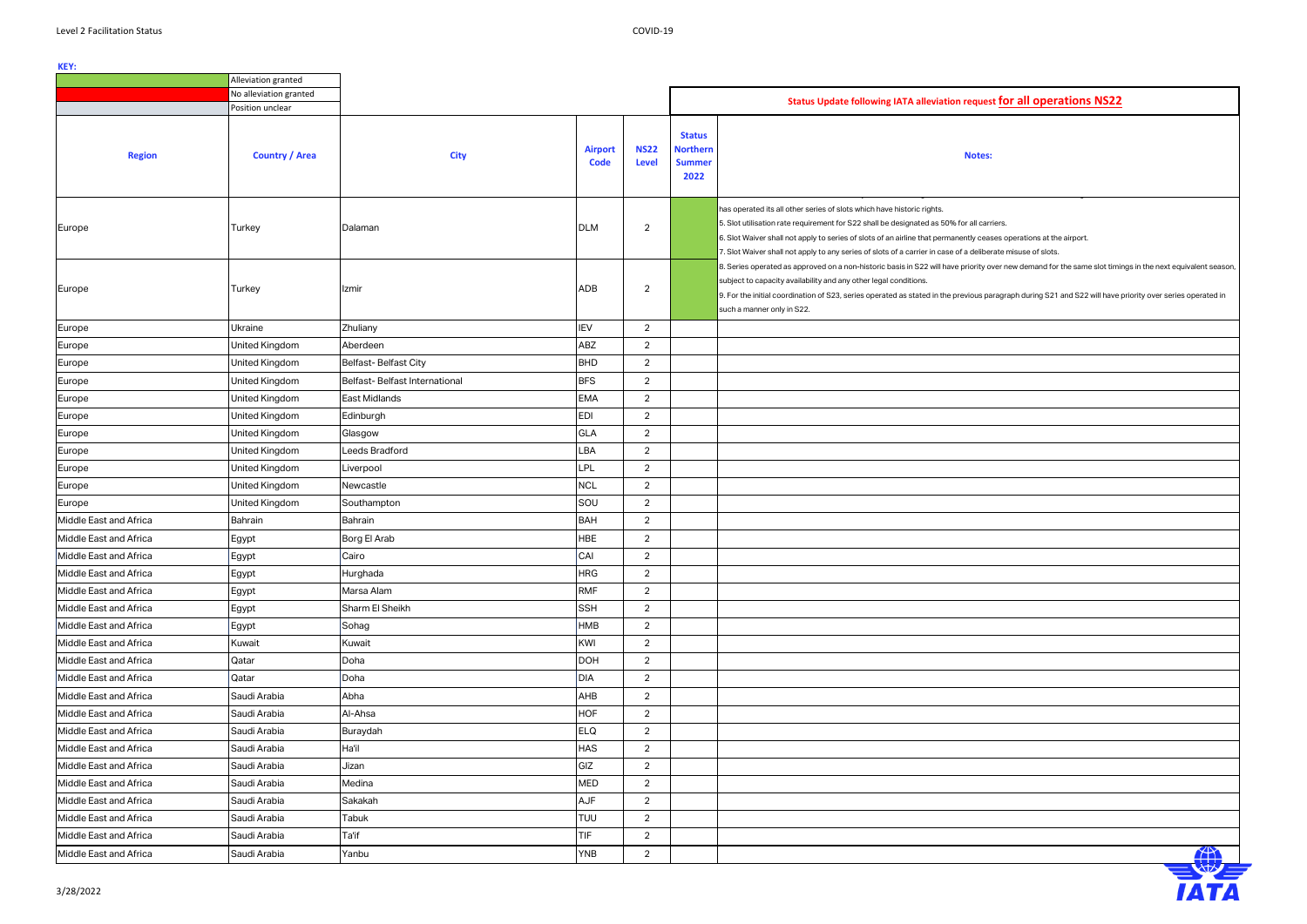|                        | Alleviation granted         |                                                 |                               |                             |                                                           |                                                                                                                                                                                                                                                                                                                                                                                                                                                                                                                                                                                 |
|------------------------|-----------------------------|-------------------------------------------------|-------------------------------|-----------------------------|-----------------------------------------------------------|---------------------------------------------------------------------------------------------------------------------------------------------------------------------------------------------------------------------------------------------------------------------------------------------------------------------------------------------------------------------------------------------------------------------------------------------------------------------------------------------------------------------------------------------------------------------------------|
|                        | No alleviation granted      |                                                 |                               |                             |                                                           | Status Update following IATA alleviation request for all operations NS22                                                                                                                                                                                                                                                                                                                                                                                                                                                                                                        |
|                        | Position unclear            |                                                 |                               |                             |                                                           |                                                                                                                                                                                                                                                                                                                                                                                                                                                                                                                                                                                 |
| <b>Region</b>          | <b>Country / Area</b>       | <b>City</b>                                     | <b>Airport</b><br><b>Code</b> | <b>NS22</b><br><b>Level</b> | <b>Status</b><br><b>Northern</b><br><b>Summer</b><br>2022 | <b>Notes:</b>                                                                                                                                                                                                                                                                                                                                                                                                                                                                                                                                                                   |
| Middle East and Africa | Seychelles                  | Seychelles                                      | <b>SEZ</b>                    | $\overline{2}$              |                                                           |                                                                                                                                                                                                                                                                                                                                                                                                                                                                                                                                                                                 |
| Middle East and Africa | Sultanate of Oman           | Muscat International                            | <b>MCT</b>                    | $\overline{2}$              |                                                           |                                                                                                                                                                                                                                                                                                                                                                                                                                                                                                                                                                                 |
| Middle East and Africa | Tunisia                     | Monastir                                        | <b>MIR</b>                    | $\overline{2}$              |                                                           |                                                                                                                                                                                                                                                                                                                                                                                                                                                                                                                                                                                 |
| Middle East and Africa | <b>United Arab Emirates</b> | Abu Dhabi                                       | <b>AUH</b>                    | $\overline{2}$              |                                                           |                                                                                                                                                                                                                                                                                                                                                                                                                                                                                                                                                                                 |
| North Asia             | Chinese Taipei              | Kaohsiung                                       | <b>KHH</b>                    | $\overline{2}$              |                                                           | Full slot alleviation for NS22 season at KHH:<br>1. Waiver applies only to slots which were granted historic rights from S21 and reallocated for S22.<br>2. Full series of slots not intended for utilization are encouraged to return by HBD+7. Slots held after HBD+7 which cannot be operated must be returned<br>as early as possible.                                                                                                                                                                                                                                      |
| North Asia             | Macau (SAR), China          | Macau                                           | <b>MFM</b>                    | $\overline{2}$              |                                                           |                                                                                                                                                                                                                                                                                                                                                                                                                                                                                                                                                                                 |
| The Americas           | Bermuda                     | Bermuda                                         | <b>BDA</b>                    | $\overline{2}$              |                                                           |                                                                                                                                                                                                                                                                                                                                                                                                                                                                                                                                                                                 |
| The Americas           | <b>Brazil</b>               | Aeroporto Internacional De Brasília             | <b>BSB</b>                    | $\overline{2}$              |                                                           |                                                                                                                                                                                                                                                                                                                                                                                                                                                                                                                                                                                 |
| The Americas           | <b>Brazil</b>               | Aeroporto Internacional De Campinas - Viracopos | <b>VCP</b>                    | $\overline{2}$              |                                                           |                                                                                                                                                                                                                                                                                                                                                                                                                                                                                                                                                                                 |
| The Americas           | <b>Brazil</b>               | Aeroporto Internacional Tancredo Neves          | <b>CNF</b>                    | $\overline{2}$              |                                                           |                                                                                                                                                                                                                                                                                                                                                                                                                                                                                                                                                                                 |
| The Americas           | <b>Brazil</b>               | Florianopolis                                   | <b>FLN</b>                    | $\overline{2}$              |                                                           |                                                                                                                                                                                                                                                                                                                                                                                                                                                                                                                                                                                 |
| The Americas           | <b>Brazil</b>               | Fortaleza                                       | <b>FOR</b>                    | $\overline{2}$              |                                                           |                                                                                                                                                                                                                                                                                                                                                                                                                                                                                                                                                                                 |
| The Americas           | <b>Brazil</b>               | Porto Alegre                                    | <b>POA</b>                    | $\overline{2}$              |                                                           |                                                                                                                                                                                                                                                                                                                                                                                                                                                                                                                                                                                 |
| The Americas           | <b>Brazil</b>               | Rio de Janeiro                                  | GIG                           | $\overline{2}$              |                                                           | As in the previous seasons, GIG will follow ANAC's waiver guidelines for coordinated airports, regarding:<br>. International flights: waiver will be applied to international flights provided that these slots are returned at least 4 (four) weeks before the date of<br>operation;<br>2. Domestic flights: waiver will be applied to domestic flights provided that these slots are returned within 7 (seven) days after the Baseline Reference<br>(HBD) and may be re-requested at any time after the date of return, subject to the availability of airport infrastructure |
| The Americas           | <b>Brazil</b>               | Salvador                                        | <b>SSA</b>                    | $\overline{2}$              |                                                           |                                                                                                                                                                                                                                                                                                                                                                                                                                                                                                                                                                                 |
| The Americas           | Canada                      | Calgary                                         | <b>YYC</b>                    | $\overline{2}$              |                                                           |                                                                                                                                                                                                                                                                                                                                                                                                                                                                                                                                                                                 |
| The Americas           | Canada                      | Montreal                                        | <b>YUL</b>                    | $\overline{2}$              |                                                           |                                                                                                                                                                                                                                                                                                                                                                                                                                                                                                                                                                                 |
| The Americas           | Canada                      | Quebec                                          | YQB                           | $\overline{2}$              |                                                           |                                                                                                                                                                                                                                                                                                                                                                                                                                                                                                                                                                                 |
| The Americas           | Cayman Islands              | Grand Cayman                                    | <b>GCM</b>                    | $\overline{2}$              |                                                           |                                                                                                                                                                                                                                                                                                                                                                                                                                                                                                                                                                                 |
| The Americas           | Cuba                        | Holguin                                         | HOG                           | $\overline{2}$              |                                                           |                                                                                                                                                                                                                                                                                                                                                                                                                                                                                                                                                                                 |
| The Americas           | Cuba                        | Santa Clara                                     | SNU                           | $\overline{2}$              |                                                           |                                                                                                                                                                                                                                                                                                                                                                                                                                                                                                                                                                                 |
| The Americas           | Turks & Caicos Islands      | Providenciales International Airport            | <b>PLS</b>                    | $\overline{2}$              |                                                           |                                                                                                                                                                                                                                                                                                                                                                                                                                                                                                                                                                                 |
| The Americas           | <b>United States</b>        | Chicago-O' Hare                                 | ORD                           | $\overline{2}$              |                                                           | JFK, ORD, LAX, EWR, LGA, DCA, SFO: The US Federal Aviation Administration (FAA) will provide a continuation of the NW21 slot use waiver for                                                                                                                                                                                                                                                                                                                                                                                                                                     |
| The Americas           | <b>United States</b>        | Los Angeles                                     | LAX                           | $\overline{2}$              |                                                           | international slots only at the US Level 3 and Level 2 airports. Please note, that the rolling four-week return condition on the relief announced in this<br>notice is required beginning on April 4, 2022.                                                                                                                                                                                                                                                                                                                                                                     |
| The Americas           | <b>United States</b>        | Newark                                          | EWR                           | $\overline{2}$              |                                                           | The notice was issued March 25, 2022 and has been submitted to the Federal Register for publication.<br>The FAA requests all routine slot administration matters unrelated to this proceeding including schedule updates, requested changes, and information                                                                                                                                                                                                                                                                                                                    |
| The Americas           | <b>United States</b>        | San Francisco                                   | <b>SFO</b>                    | $\overline{2}$              |                                                           | requests, should continue to be submitted to 7-awa-slotadmin@faa.gov.                                                                                                                                                                                                                                                                                                                                                                                                                                                                                                           |
| The Americas           | <b>United States</b>        | Orlando                                         | <b>MCO</b>                    | $\overline{2}$              |                                                           |                                                                                                                                                                                                                                                                                                                                                                                                                                                                                                                                                                                 |
| The Americas           | <b>United States</b>        | Seattle-Tacoma International Airport            | <b>SEA</b>                    | $\overline{2}$              |                                                           |                                                                                                                                                                                                                                                                                                                                                                                                                                                                                                                                                                                 |

| st for all operations NS22                                               |
|--------------------------------------------------------------------------|
|                                                                          |
|                                                                          |
| X,                                                                       |
|                                                                          |
|                                                                          |
|                                                                          |
|                                                                          |
|                                                                          |
|                                                                          |
|                                                                          |
| reallocated for S22.                                                     |
| D+7. Slots held after HBD+7 which cannot be operated must be returned    |
|                                                                          |
|                                                                          |
|                                                                          |
|                                                                          |
|                                                                          |
|                                                                          |
|                                                                          |
|                                                                          |
|                                                                          |
| ated airports, regarding:                                                |
| hat these slots are returned at least 4 (four) weeks before the date of  |
| se slots are returned within 7 (seven) days after the Baseline Reference |
| e availability of airport infrastructure                                 |
|                                                                          |
|                                                                          |
|                                                                          |
|                                                                          |
|                                                                          |
|                                                                          |
|                                                                          |
|                                                                          |
|                                                                          |
| AA) will provide a continuation of the NW21 slot use waiver for          |
| he rolling four-week return condition on the relief announced in this    |
|                                                                          |
| egister for publication.                                                 |
| eding including schedule updates, requested changes, and information     |
|                                                                          |
|                                                                          |